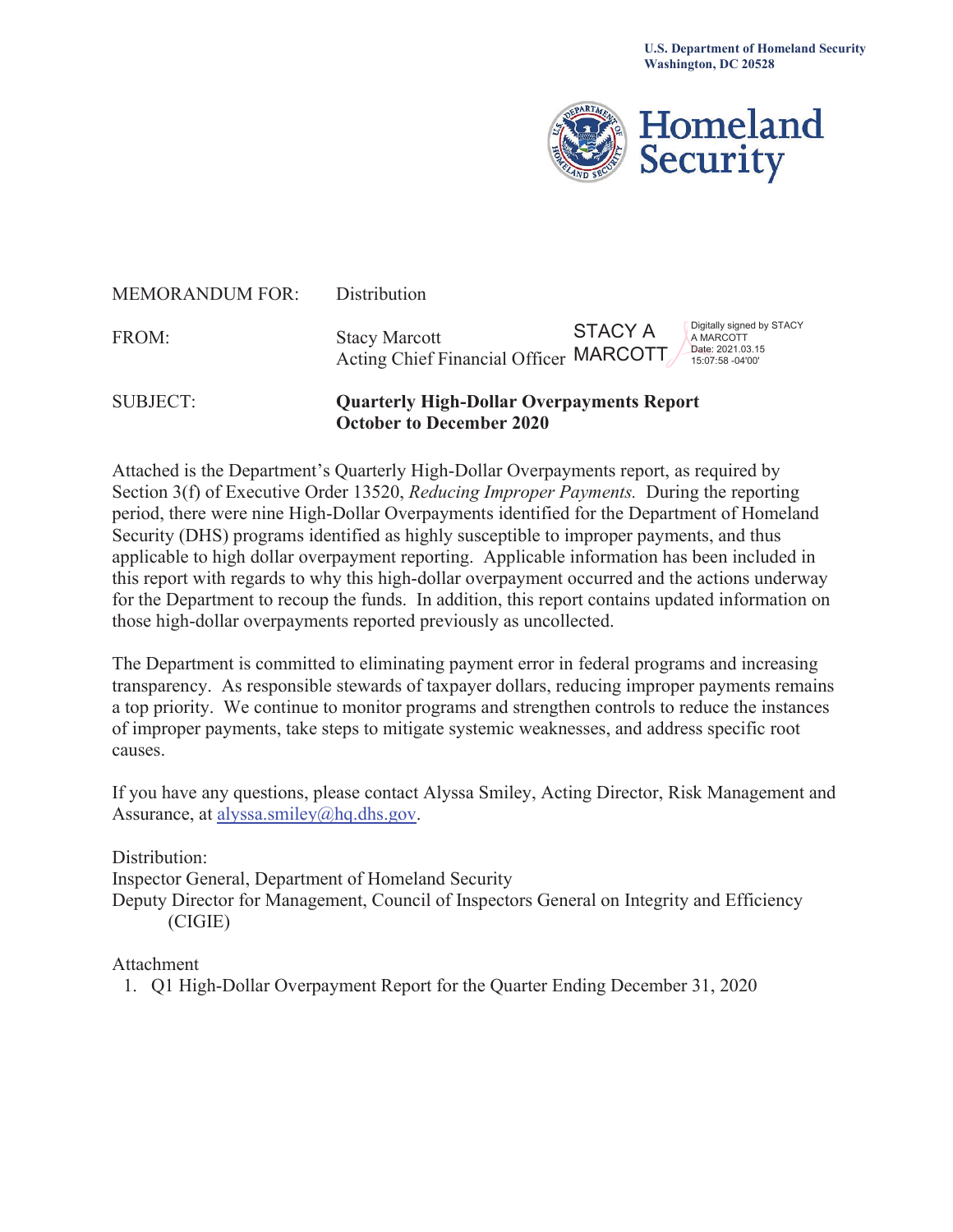#### **Department of Homeland Security High-Dollar Overpayments Report for the Current Quarter ending December 31, 2020**

| <b>Current Quarter Activity</b> |                                                |      |              |                   |                               |                                                    |                 |                              |                                                                                                   |                                        |                                 |                    |                   |                      |                 |                                                      |                               |
|---------------------------------|------------------------------------------------|------|--------------|-------------------|-------------------------------|----------------------------------------------------|-----------------|------------------------------|---------------------------------------------------------------------------------------------------|----------------------------------------|---------------------------------|--------------------|-------------------|----------------------|-----------------|------------------------------------------------------|-------------------------------|
| Component                       | Recipient<br>Type<br>(Entity or<br>Individual) | City | <b>State</b> | Program<br>Office | Treasury Func<br>Symbol (TFS) | <b>Recovery Actions</b><br><b>Taken or Planned</b> | Category (Bill) | Cause of Overpay<br>Category | Why the Overpayment<br><b>Occurred And Actions to Payment Date</b><br><b>Prevent Reoccurrence</b> | Hiah<br>Overpayment<br>Date Identified | Date<br>Overpayment<br>Recouped | <b>Amount Paid</b> | Correct<br>Amount | Overpayment<br>Amoun | Recovered Amoun | <b>Waived Amount</b><br>or Documentation<br>Receivea | Outstanding<br><b>Balance</b> |
|                                 |                                                |      |              |                   |                               | NI/A - No high dollar o<br>identified              |                 |                              |                                                                                                   |                                        |                                 |                    |                   |                      |                 |                                                      |                               |
|                                 |                                                |      |              |                   |                               |                                                    |                 |                              |                                                                                                   |                                        |                                 |                    |                   |                      |                 |                                                      |                               |
|                                 |                                                |      |              |                   |                               |                                                    |                 |                              |                                                                                                   |                                        | Total                           | \$0.00             | \$0.00            | \$0.00               | \$0.00          | \$0.00                                               | \$0.00                        |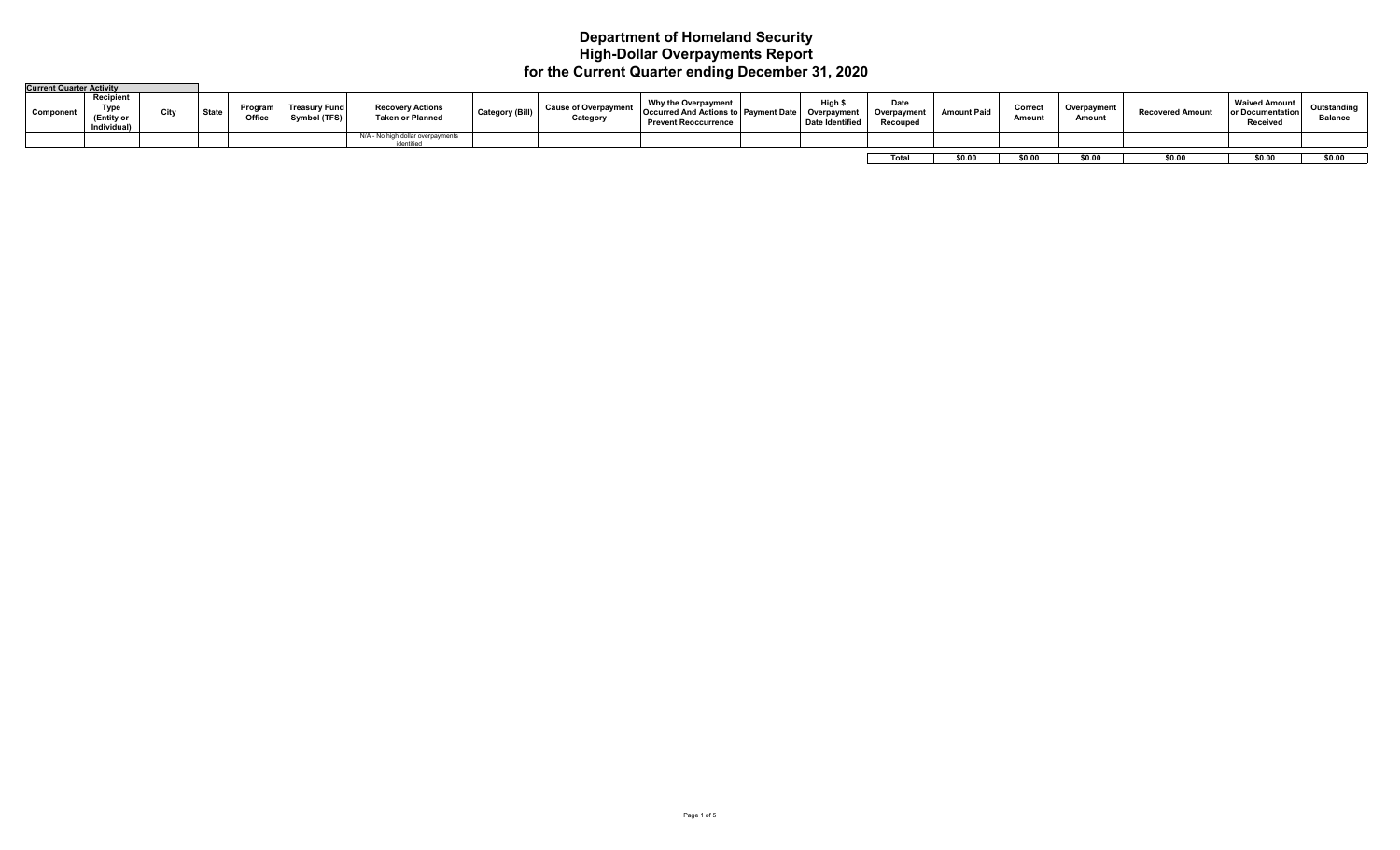|             | <b>Debts Under Collection by DHS</b>                  |            |           |                                                          |                                                                                                                                                                                                                                                                                                                                                                                                                                                                                                                                                                                                                     |                                   |                                                            |                    |                |                                            |                     |                            |                                  |
|-------------|-------------------------------------------------------|------------|-----------|----------------------------------------------------------|---------------------------------------------------------------------------------------------------------------------------------------------------------------------------------------------------------------------------------------------------------------------------------------------------------------------------------------------------------------------------------------------------------------------------------------------------------------------------------------------------------------------------------------------------------------------------------------------------------------------|-----------------------------------|------------------------------------------------------------|--------------------|----------------|--------------------------------------------|---------------------|----------------------------|----------------------------------|
| Component   | Recipient<br><b>Type (Entity</b><br>or<br>Individual) | City       | State     | Program(s)<br>Responsible                                | Recovery Action Taken or Planned                                                                                                                                                                                                                                                                                                                                                                                                                                                                                                                                                                                    | Payment Date <sup>1</sup>         | <b>High \$ Overpayment</b><br>Date Identified <sup>2</sup> | <b>Amount Paid</b> |                | <b>Correct Amount   Overpayment Amount</b> | Recovered<br>Amount | <b>Outstanding Balance</b> | Days<br>Outstanding <sup>3</sup> |
| CBP         | Entity                                                | Greenville | SC        | Revenue Division<br>Refunds and<br>Drawback              | The CBP Revenue Division has communicated with the company in receipt of the two erroneous payments. The company has<br>acknowledged receipt of payment and the necessity of returning the funds to CBP. The Revenue Division became aware in<br>early December that the company would begin submitting payments to satisfy the amount due, up to their ability financially to<br>do so and anticipates the full balance will be re-paid over the next quarter.                                                                                                                                                     | 6/11/2020                         | 6/11/2020                                                  | \$122,792.98       | \$0.00         | \$122,792.98                               | \$0.00              | \$122,792.98               | 203                              |
| <b>FEMA</b> | Entity                                                | Rockville  | MD        | Financial<br>Management<br>Division - Vendor<br>Payments | Potential debt letters were sent to vendor in June 2019. FEMA Office of the Chief Financial Officer and Procurement Office are<br>working to resolve the descepancies.<br>FEMA is finalizing determination as to whether improper payment is administrative only and thus not applicable for recovery.<br>HDO is under review by FEMA OCPO; cannot off-set or recoup, until confirmed by OCPO as a HDO.                                                                                                                                                                                                             | 5/17/2017                         | 10/9/2018                                                  | \$198,284.17       | \$92,440.37    | \$105,843.80                               | \$0.00              | \$105,843.80               | 814                              |
| <b>FEMA</b> | Entity                                                | Bowie      | MD        | Financial<br>Management<br>Division -Vendor<br>Payments  | FEMA is finalizing determination as to whether improper payment is administrative only and thus not applicable for; cannot off-<br>set or recoup, until confirmed by OCPO as a HDO; cannot offset or recoup, until confirmed by OCPO as a HDO.                                                                                                                                                                                                                                                                                                                                                                      | 2/1/2018                          | 11/1/2019                                                  | \$244,348.80       | \$144,227.41   | \$100,121.39                               | \$0.00              | \$100,121.39               | 426                              |
| <b>FEMA</b> | Entity                                                | N/A        | GA        | Public Assistance                                        | FEMA has implemented Validate as You Go (VAYGo) for Public Assistance subawards. VAYGo is focused on ensuring<br>drawdowns and disbursements are in compliance with all applicable Federal laws, regulations, and policies.<br>As final reviews are completed, FEMA plans to issue Debt letters in accordance with FEMA Debt Directive Procedures, as<br>appropriate. Recipients have a right to appeal in order to drive the final determination and debt recoupment amount(s). FEMA<br>Field Based Operations Division has contacted the Grantee(s) and is coordinating efforts for repayment of improper amount. | 7/6/2018<br>7/17/2018             | 9/30/2020                                                  | \$253,712.32       | \$39,796.10    | \$213,916.22                               | \$0.00              | \$213,916.22               | 92                               |
| <b>FEMA</b> | Entity                                                | N/A        | PR        | Public Assistance                                        | FEMA has implemented Validate as You Go (VAYGo) for Public Assistance subawards. VAYGo is focused on ensuring<br>drawdowns and disbursements are in compliance with all applicable Federal laws, regulations, and policies.<br>As final reviews are completed, FEMA plans to issue Debt letters in accordance with FEMA Debt Directive Procedures, as<br>appropriate. Recipients have a right to appeal in order to drive the final determination and debt recoupment amount(s). FEMA<br>Field Based Operations Division has contacted the Grantee(s) and is coordinating efforts for repayment of improper amount. | 10/30/2017                        | 9/30/2020                                                  | \$5,549,426.00     | \$0.00         | \$5,549,426.00                             | \$0.00              | \$5,549,426.00             | 92                               |
| <b>FEMA</b> | <b>Entity</b>                                         | N/A        | <b>PR</b> | Public Assistance                                        | FEMA has implemented Validate as You Go (VAYGo) for Public Assistance subawards. VAYGo is focused on ensuring<br>drawdowns and disbursements are in compliance with all applicable Federal laws, regulations, and policies.<br>As final reviews are completed, FEMA plans to issue Debt letters in accordance with FEMA Debt Directive Procedures, as<br>appropriate. Recipients have a right to appeal in order to drive the final determination and debt recoupment amount(s). FEMA<br>Field Based Operations Division has contacted the Grantee(s) and is coordinating efforts for repayment of improper amount. | 2/2/2018                          | 9/30/2020                                                  | \$646,822.48       | \$297.46       | \$646,525.02                               | \$0.00              | \$646,525.02               | 92                               |
| <b>FEMA</b> | Entity                                                | N/A        | VI        | Public Assistance                                        | FEMA has implemented Validate as You Go (VAYGo) for Public Assistance subawards. VAYGo is focused on ensuring<br>drawdowns and disbursements are in compliance with all applicable Federal laws, regulations, and policies.<br>As final reviews are completed, FEMA plans to issue Debt letters in accordance with FEMA Debt Directive Procedures, as<br>appropriate. Recipients have a right to appeal in order to drive the final determination and debt recoupment amount(s). FEMA<br>Field Based Operations Division has contacted the Grantee(s) and is coordinating efforts for repayment of improper amount. | 2/9/2018<br>3/26/2018             | 9/30/2020                                                  | \$53,176,168.94    | \$2,831,064.63 | \$50,345,104.31                            | \$0.00              | \$50,345,104.31            | 92                               |
| <b>FEMA</b> | Entity                                                | N/A        | VI        | Public Assistance                                        | FEMA has implemented Validate as You Go (VAYGo) for Public Assistance subawards. VAYGo is focused on ensuring<br>drawdowns and disbursements are in compliance with all applicable Federal laws, regulations, and policies.<br>As final reviews are completed, FEMA plans to issue Debt letters in accordance with FEMA Debt Directive Procedures, as<br>appropriate. Recipients have a right to appeal in order to drive the final determination and debt recoupment amount(s). FEMA<br>Field Based Operations Division has contacted the Grantee(s) and is coordinating efforts for repayment of improper amount. | 4/5/2018<br>4/6/2018<br>5/21/2018 | 9/30/2020                                                  | \$255,521.00       | \$0.00         | \$255,521.00                               | \$0.00              | \$255,521.00               | 92                               |
| <b>FEMA</b> | Entity                                                | N/A        | VI        | Public Assistance                                        | FEMA has implemented Validate as You Go (VAYGo) for Public Assistance subawards. VAYGo is focused on ensuring<br>drawdowns and disbursements are in compliance with all applicable Federal laws, regulations, and policies.<br>As final reviews are completed, FEMA plans to issue Debt letters in accordance with FEMA Debt Directive Procedures, as<br>appropriate. Recipients have a right to appeal in order to drive the final determination and debt recoupment amount(s). FEMA<br>Field Based Operations Division has contacted the Grantee(s) and is coordinating efforts for repayment of improper amount. | 8/21/2018                         | 9/30/2020                                                  | \$141,105.29       | \$0.00         | \$141,105.29                               | \$0.00              | \$141,105.29               | 92                               |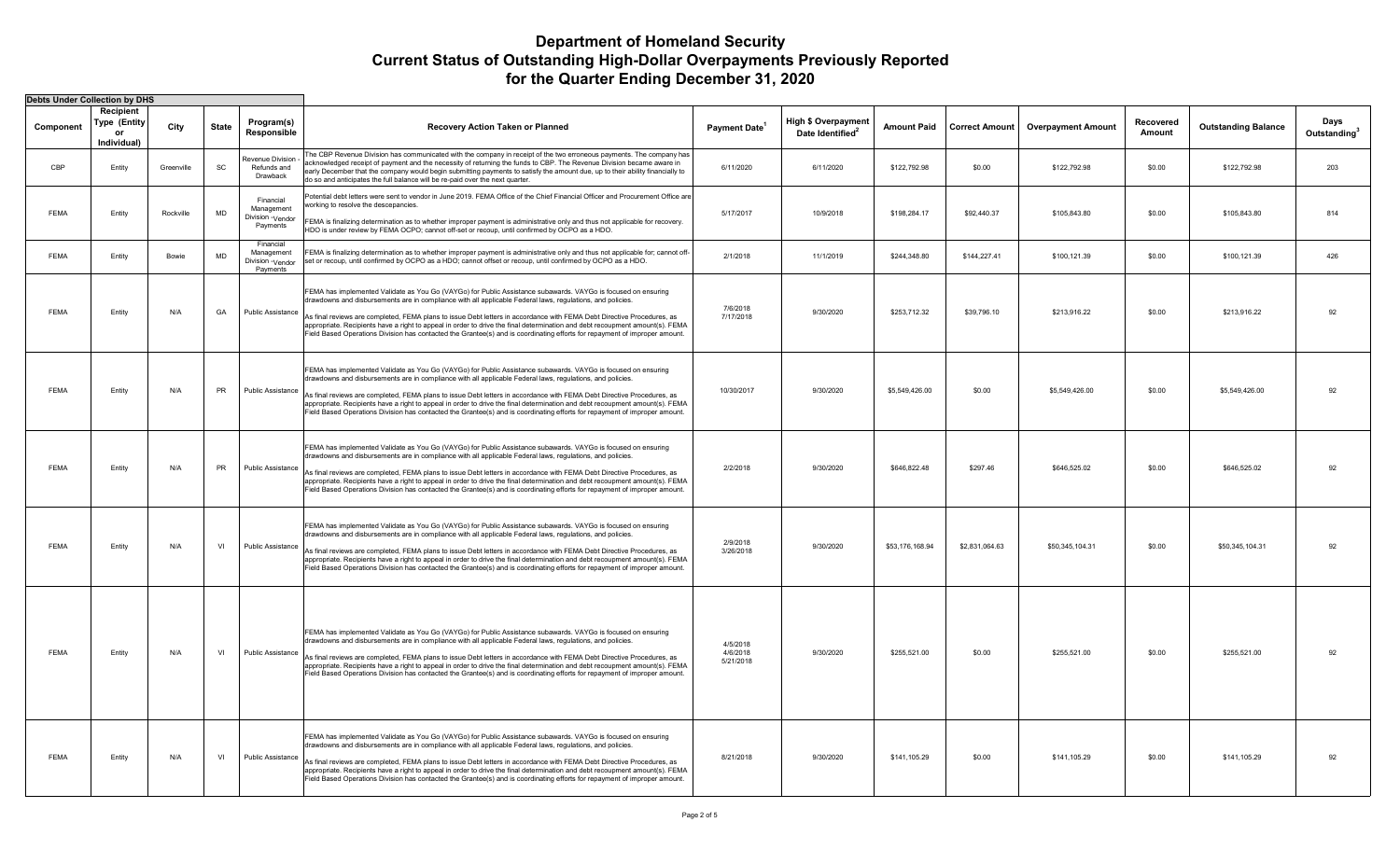| Debts Under Collection by DHS |                                                  |             |              |                                                                     |                                                                                                                                                                                                                                                                     |                           |                                                            |                    |                       |                           |                     |                            |                                  |
|-------------------------------|--------------------------------------------------|-------------|--------------|---------------------------------------------------------------------|---------------------------------------------------------------------------------------------------------------------------------------------------------------------------------------------------------------------------------------------------------------------|---------------------------|------------------------------------------------------------|--------------------|-----------------------|---------------------------|---------------------|----------------------------|----------------------------------|
| Component                     | Recipient<br><b>Type (Entity)</b><br>Individual) | City        | <b>State</b> | Program(s)<br>Responsible                                           | <b>Recovery Action Taken or Planned</b>                                                                                                                                                                                                                             | Payment Date <sup>1</sup> | <b>High \$ Overpayment</b><br>Date Identified <sup>2</sup> | <b>Amount Paid</b> | <b>Correct Amount</b> | <b>Overpayment Amount</b> | Recovered<br>Amount | <b>Outstanding Balance</b> | Days<br>Outstanding <sup>3</sup> |
| <b>FEMA</b>                   | Individual                                       | Dallas      | TX           | Payroll                                                             | Mission Support -  The amount identified to be improper was initially caught by FEMA in 2018 and a bill was issued to the employee for the<br>collection of overpaid funds. The Recipient is currently in a debt collection program and is making regular payments. | 11/9/2017                 | 9/30/2020                                                  | \$55,462.03        | \$405.00              | \$55,057.03               | \$500.00            | \$54,557.03                | 92                               |
| <b>FEMA</b>                   | Individual                                       | Bloomington |              | Trave                                                               | Mission Support - Based on the nature of the improper payment, FEMA is evaluating whether any actual overpayment was made to the<br>employee and thus recoverable.                                                                                                  | 3/26/2018                 | 9/30/2020                                                  | \$34,755.54        | \$5,991.20            | \$28,764.34               | \$0.00              | \$28,764.34                | 92                               |
| <b>FEMA</b>                   | Entity                                           | Germantown  | MD           | Financial<br>Management<br>Division - <sub>Vendor</sub><br>Payments | Chief Financial Officer (CFO) Office will meet with the Procurement Office to correct issues with task orders and train<br>employees.                                                                                                                               | 1/22/2019<br>1/28/2019    | 9/30/2020                                                  | \$2,618,231.44     | \$1,693,973.16        | \$924,258.28              | \$0.00              | \$924,258.28               | 92                               |

**Total \$63,296,630.99 \$4,808,195.33 \$58,488,435.66 \$500.00 \$58,487,935.66** 

1) For multiple payments consolidated into one identified quarterly high dollar overpayment to the individual or entity, all payment dates are noted. Payment dates are noted. Payment date set as the PARS Transaction Date f testing results were taken by FEMA up until this point in order to allow FEMA programs the most extensive time to gather any outstanding documentation and to ensure the most accurate IPIA testing results.

3) Days outstanding calculated as the days between when the payment was identified and the current quarter end date.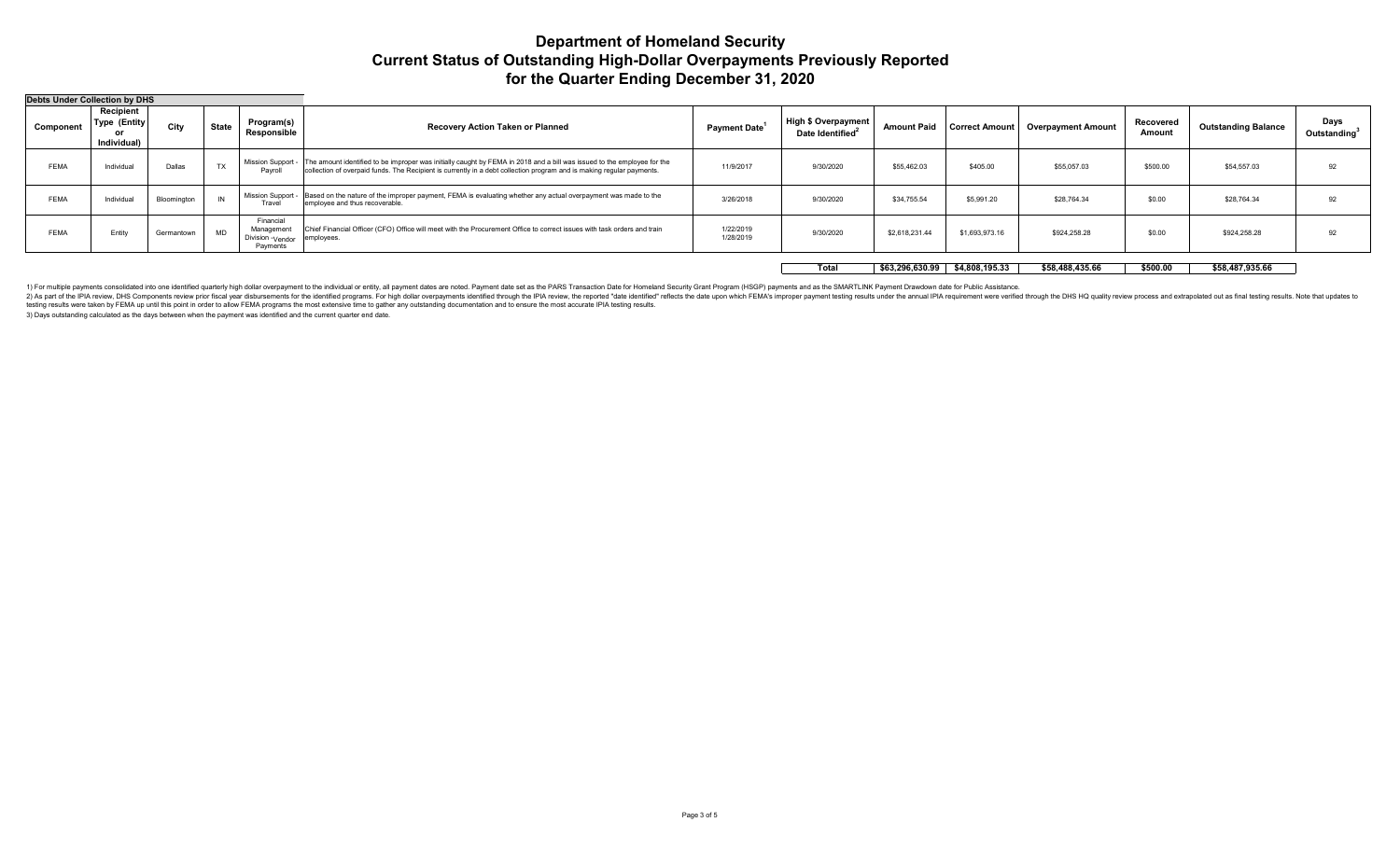| Debts Sent to Treasury Offset Program for Collection |             |                                                |                                                   |    |                                                              |                                                                                                                                                                                                                                                                                                                                                                                                                                                                                                                                                                                                                                                                                                                                                                                                                                                                                                         |                   |                                                      |                    |                   |                       |                     |                        |
|------------------------------------------------------|-------------|------------------------------------------------|---------------------------------------------------|----|--------------------------------------------------------------|---------------------------------------------------------------------------------------------------------------------------------------------------------------------------------------------------------------------------------------------------------------------------------------------------------------------------------------------------------------------------------------------------------------------------------------------------------------------------------------------------------------------------------------------------------------------------------------------------------------------------------------------------------------------------------------------------------------------------------------------------------------------------------------------------------------------------------------------------------------------------------------------------------|-------------------|------------------------------------------------------|--------------------|-------------------|-----------------------|---------------------|------------------------|
|                                                      | Component   | Recipient<br>Type<br>(Entity or<br>Individual) | Program(s)<br><b>State</b><br>City<br>Responsible |    |                                                              | <b>Payment Date</b><br>Recovery Action Taken or Planned                                                                                                                                                                                                                                                                                                                                                                                                                                                                                                                                                                                                                                                                                                                                                                                                                                                 |                   | <b>High \$ Overpayment</b><br><b>Date Identified</b> | <b>Amount Paid</b> | Correct<br>Amount | Overpayment<br>Amount | Recovered<br>Amount | Outstanding<br>Balance |
|                                                      | <b>FEMA</b> | Entity                                         | Farmington<br>Mills                               | MI | <b>Financial Management</b><br>Division - Vendor<br>Payments | Notice of potential Debt sent to vendor for resolution of improper transaction.<br>Transaction was improper due to nonsubmission of supporting documentation.<br>The incentive fee for the time period of June 23, 2014 - June 27, 2014, for the<br>vendor was 6% when it should have only received 3%. The contract, under<br>SSPA-3 it states that they must have an error rate of less than 10% to get the<br>6% incentive payment and therefore would only qualify for a 3% incentive. The<br>error rate for this period was 11%. Thus the total incentive should have been<br>\$54,384.59 not \$108,769.17. The Bill for Collection was sent on March 8, 2018<br>to FEMA Finance Center by the Contracting Officer. The AON Contractor has<br>put in Appeal and the Notice of Debt Letter. As no repayment has been<br>received by FEMA, the balance has been deferred to Treasury for collection. | November 25, 2014 | December 31, 2016                                    | \$108,769.17       | \$54,384.59       | \$54,384.58           | \$0.00              | \$54,384.58            |
|                                                      |             |                                                |                                                   |    |                                                              |                                                                                                                                                                                                                                                                                                                                                                                                                                                                                                                                                                                                                                                                                                                                                                                                                                                                                                         |                   | Total                                                | \$108,769.17       | \$54,384.59       | \$54,384.58           | \$0.00              | \$54,384.58            |